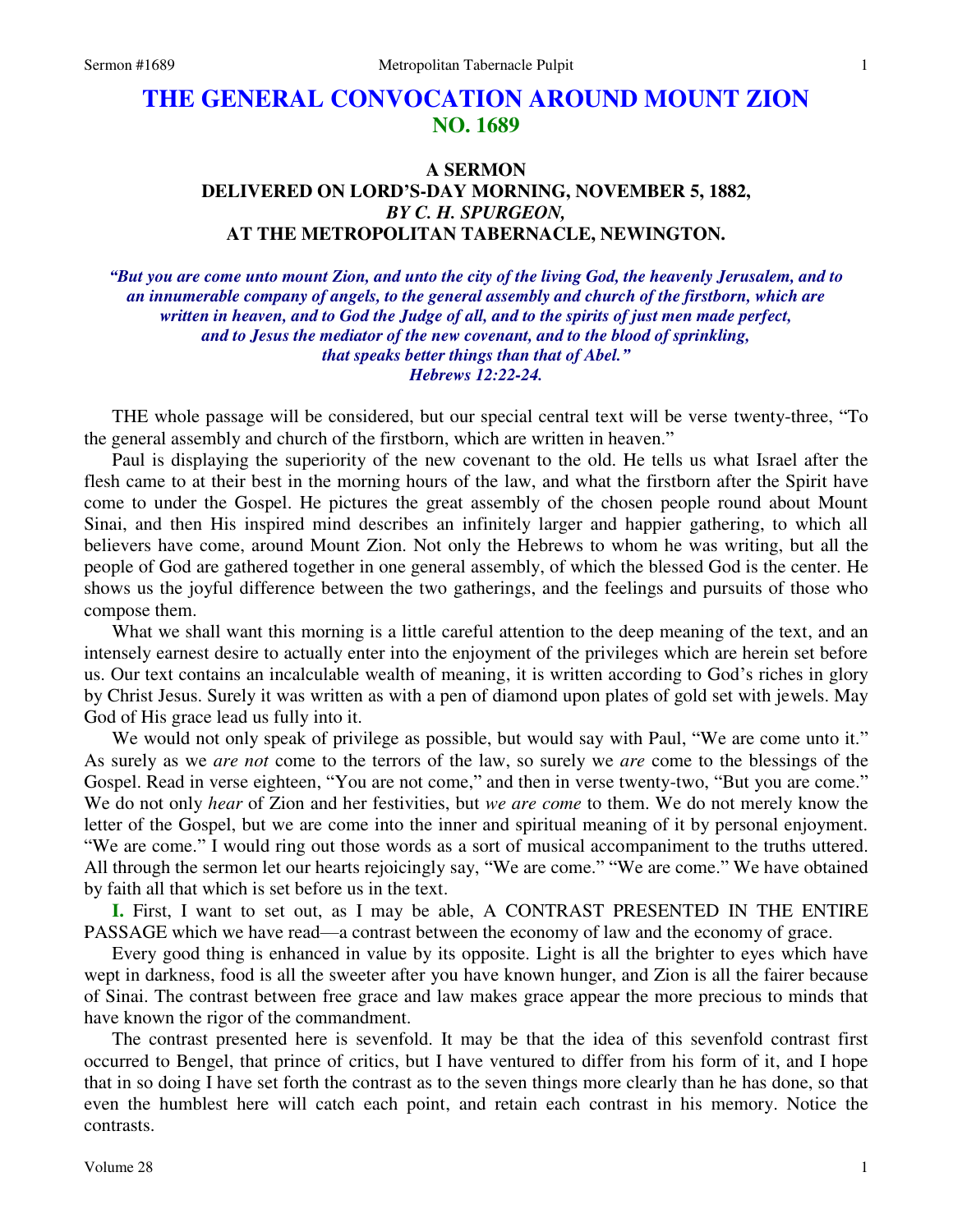First, as to *place* (v. 18), "You are not come unto the mount that might be touched," (v. 22), "but you are come unto mount Zion, and unto the city of the living God, the heavenly Jerusalem." Behold Sinai with its rugged crags, scarcely had a human foot ever trodden it, perhaps until that hour in which JEHOVAH descended upon it in splendor it had remained a virgin peak, which the foot of man had never polluted. There was no habitation of man upon it, neither did it yield pasturage for flocks.

 The mount of God stood out in terrible sublimity against the sky, holding communion with the stars, but refusing to deal with men. It was sublime, but stern and tempest-beaten. God came upon Sinai with His law, and the dread mount became a type of what the law would be to us. It has given us a grand idea of holiness, but it has not offered us a pathway thereto, nor furnished a weary heart with a resting place, nor supplied a hungry soul with spiritual food.

 It can never be the place where congregated multitudes erect a city for themselves, and a temple for the living God, it is not the shrine of fellowship, but the throne of authority and justice. The Jews under the law had that stern hill for their center, and they compassed it about with pale countenances and trembling knees. We gather to quite another center, even unto the palace-crowned steep of Zion. There David dwelt of old, and there David's Lord revealed Himself. The hill of Zion rose above the city of Jerusalem, and the two together formed the favored spot where JEHOVAH deigned to dwell in solemn state in the midst of His chosen nation, "For the LORD has chosen Zion; he has desired it for his habitation."

 There the service of His sanctuary was carried on, and around it clustered all the palaces of Judah and the habitations of the chosen people. It was called "the city of vision," and the city of peace. God dwelt in the midst of her, and therefore she was not moved. "Beautiful for situation, the joy of the whole earth, is Mount Zion." "God is known in her palaces for a refuge." "God shall help her and that right early." This is a type of the dispensation in which the Lord comes to man in a vision of peace, and manifests Himself in forgiving grace. The Lord dwells with men in the person of the man Christ Jesus, and we come to Him and find our habitation in Him in all generations. Even as the sparrow has found a house, and the swallow a nest for herself, where she may lay her young, so we do come to dwell at the altars of God, in the city which His grace has founded and His power has garrisoned. The places in their contrast are full of teaching.

 This mount that might be touched we are told, in the next place, *"burned with fire."* God's presence made the mountain melt and flow down. "The LORD also thundered in the heavens, and the Highest gave his voice; hail stones and coals of fire." Sinai was altogether on a smoke, innumerable lightnings flashed forth around the summit of the hill, and JEHOVAH revealed himself in flaming fire. What, then, have believers come to instead of fire? Why, to another form of fire, to "an innumerable company of angels"—"He makes his angels spirits, his ministers a flame of fire." Some of those bright beings are called seraphim, or burning ones, for they come and go like flames of fire.

 It must have been terrible to look up to Sinai and see it casting forth its flames, but it is with delight that we look towards the angels who excel in strength, and spend that strength in the service of the Lord and His people. These are a wall of fire round about us. "Are they not all ministering spirits, sent forth to minister for them who shall be heirs of salvation?" Has He not given them charge over us to keep us in all our ways? It is most glorious to think of the position every believer occupies today, for we are all come where the hosts of God encamp about us.

 David said, "The chariots of God are twenty thousand, even thousands of angels." Daniel said, "Ten thousand times ten thousand stood before him." The prophet flings his thousands about as if they were mere units. Think of JEHOVAH'S legions. Jesus speaks of the Father sending Him twelve legions of angels in a moment. The Lord JEHOVAH has more legions to send to one spot than the Roman Empire could have mustered in all its length and breadth, and every single warrior of these legions is able to destroy a whole army in a single night, as one of them did when he smote Sennacherib.

What mighty spirits, what flaming spirits, what pure spirits, and what glorious spirits they are, and we have communion with them! We have come to an innumerable company of angels. We do not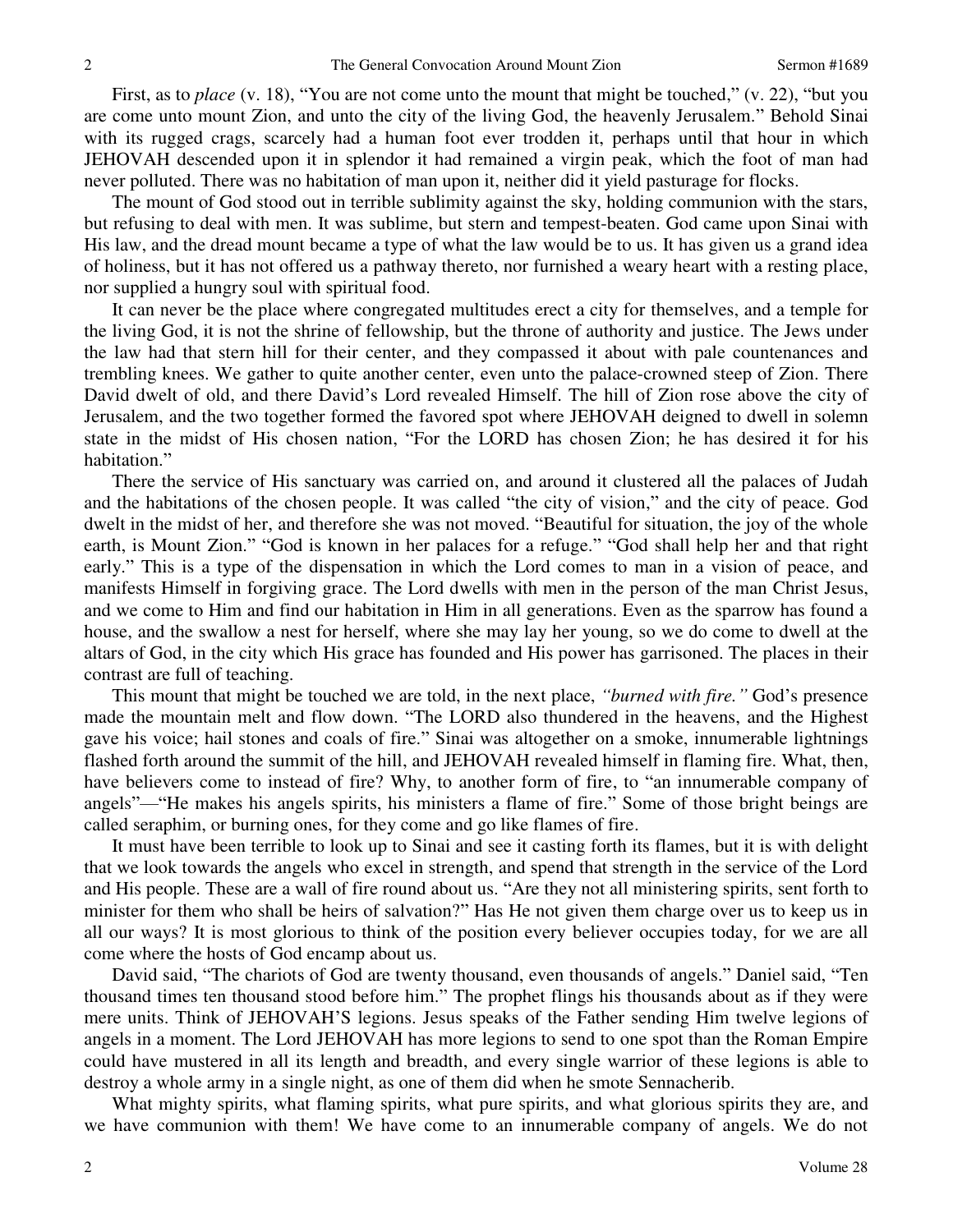always realize it as we should, but these loving spirits are about us as surely as they were around Jacob in his dream. If our eyes were opened we should see horses of fire and chariots of fire round about the Lord's servants. "Millions of spiritual creatures walk this earth, both when we wake and when we sleep." God comes to us by them, "He rode upon a cherub, and did fly." Angels contend against evil spirits, and are our defenders. This, then, is our position, we are come to the countless hosts of our Father's messengers, and not to devouring flame.

 Pursue the contrast, and you find on Mount Sinai that there was *blackness,* doubtless made the more intensely black as the vivid lightnings flashed out from it. "You are not come unto blackness," says Paul. What is the contrast to this? "But you are come to the general assembly and church of the firstborn, which are written in heaven." Perhaps you do not for a moment see any contrast, but I will soon show it to you. Blackness is the symbol of sorrow, it is the garb of mourning. Everywhere we associate blackness with grief, but now Paul sets before us the grandest embodiment of joy. The word for general assembly in the original suggests a far-reaching festivity. "You are come to the *paneguris,"* to a solemn festive assembly, comparable to the National Convocation of the Greeks, which was held around the foot of Mount Olympus every four or five years, when all the Greeks of different states came together to keep up the national feeling by festivities and friendly competitions which I will explain further on.

 Instead of the colors of grim death we see the joyous congregating of all the clans, the glad union of all the children of God who are scattered abroad. We this day, in loving fellowship with the church, are come to the great gathering of God, the holy convocation of saints of every tongue, the central home of all the tribes of His great family. It is a gathering for solemn purposes, for it is a "church," but still for joyous purposes, for it is a national holiday. A solemn joy, a holy delight pervades the atmosphere which the one great church of God is breathing.

 You say to me, "Do you mean the church in heaven? "Yes, I mean the church in heaven, but on earth too, why divide it? There is only one church. Here and there, earth and heaven make a little division to our senses, but there is no division in the mind of God, He sees one general assembly of all His people, of all nations, and kindreds, and people, and tongues. Cannot you realize the scene and note the glory of it? Cannot your mind come to the general assembly? Cannot you feel that you are standing in company with all the chosen of God of every age, clime, and place, keeping high holiday with them before the Most High, singing with them His praises continually, and doing Him service with delight? I am so glad not to be alone, but to be one of the general assembly and church of the firstborn, which are written in heaven, I feel ready to shout for joy! What a contrast this—between the blackness of coming sorrow by the law and the joyous whiteness of the garments of those who believe.

 Follow the next point of contrast, and you have *darkness* mentioned, "Nor unto blackness, and darkness." The cloud on Sinai was so dark as to obscure the day, except that every now and then the lightning flash lit up the scene. What are we come to in contrast to that darkness? "To God the Judge of all." Possibly it does not strike you with joy when I mention it, but this is perhaps the most joyous of all the clauses of the passage. "God is light, and in him is no darkness at all." What a contrast to the darkness of the law is a reconciled God!

"Oh, but," say you, "he is there as the Judge of all, and that makes us tremble," Why? Wherefore? It makes me leave off trembling when I think that I am come "to God the Judge of all," that Christ has brought me near, even to the Judge, so that I have nothing to dread from Him. What can the Judge do but pronounce sentence of acquittal upon the man for whom Christ has made expiation? What can He do to harm us? Nothing, but much to help us, for rolling every slander away, He will make the righteous to shine forth as the sun in the kingdom of their Father.

 We are standing today in the presence of that great God who looks upon His people with delight, and awards to them their several crowns. In this great gathering of the firstborn they wrestle with sin, they run the race of perseverance, they proclaim His honor, and sing His praise. This is, in fact, the highest delight of all the saints—to gather unto their God!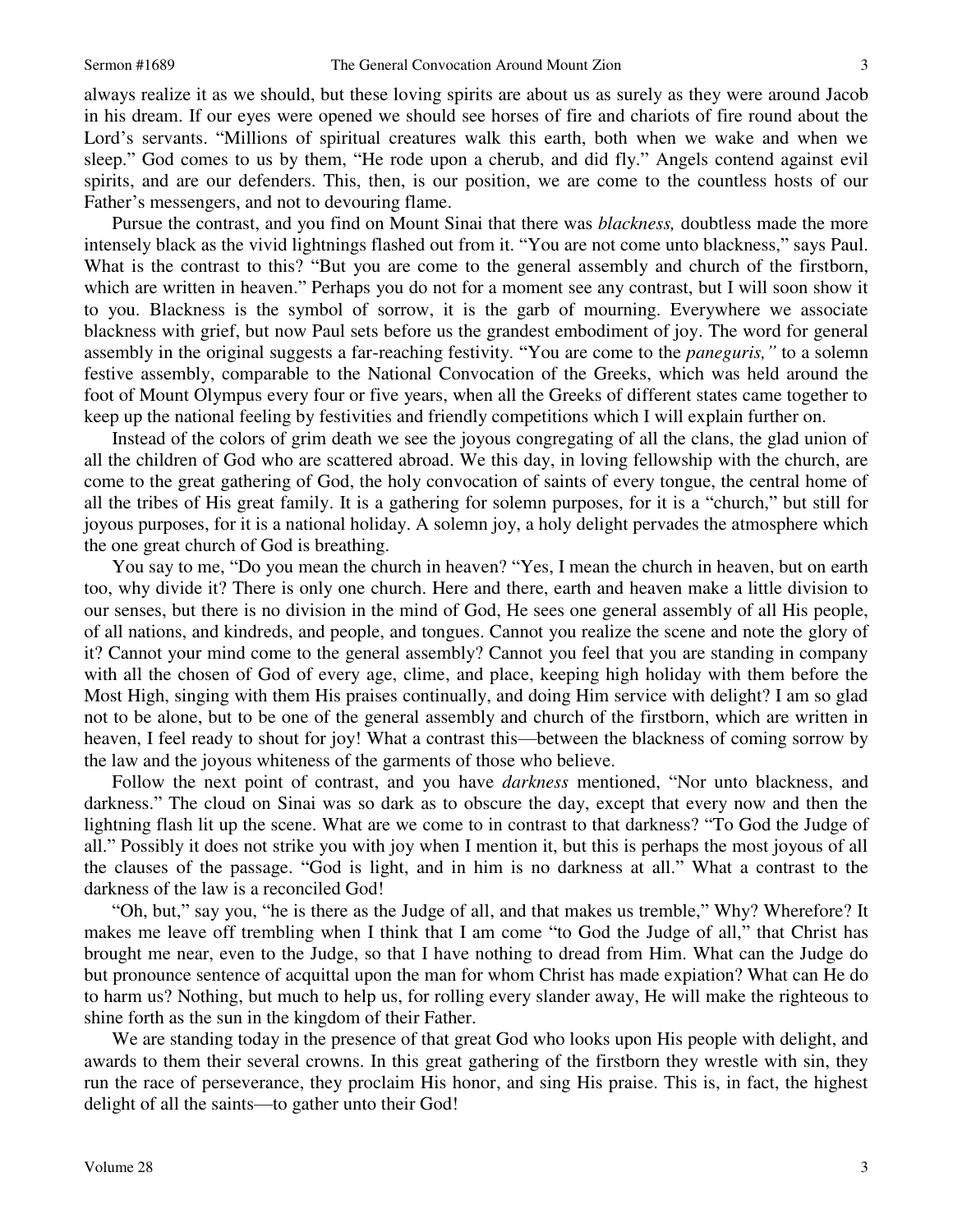And what follows next? Why, *tempest*. It is said, "You are not come unto the mount that might be touched, and that burned with fire, nor unto blackness, and darkness, and tempest." All over the top of Sinai there swept fierce winds and terrible tornadoes, for the Lord was there. All heaven seemed convulsed when God did rend it, and descended in majesty upon the sacred mount. But what do you and I see? The very reverse of tempest—"The spirits of just men made perfect," serenely resting. What more is there for them to do? They are perfect, they have fought the fight, they have run the race, they are crowned, they are full of ecstatic bliss, the light of God is on their brows, the glory of God is reflected from their faces, everything like tempest is far gone from them, they have reached the fair haven, and are tossed with tempest no more.

 Today you and I have come where we hold fellowship with the immutably serene, who are resting in the glory which God has appointed them. This is a part of the splendid pageantry of the covenant of grace, and we are come to it.

> *"E'en now by faith we join our hands With those that went before; And greet the blood-besprinkled bands On the eternal shore."*

 Faith has brought us into that one communion, in which all saints live, whether they are on earth or in the Father's house above.

 Follow the contrast further, and you come to *the sound of a trumpet*. This resounded from the top of Sinai. Clarion notes most clear and shrill rang out again and again the high commands of the thrice-holy God. You are not come to that. Instead of a trumpet, which signifies war and the stern summons of a king, you are come unto "Jesus the Mediator of the new covenant," and the silver tones of "Come unto me, all you that labor and are heavy laden, and I will give you rest." Here is nothing to disturb the ear, for "He shall not cry, nor lift up, nor cause his voice to be heard in the streets. A bruised reed shall he not break, and the smoking flax shall he not quench."

 No message thunders out, "Stand off!" but holy affection cries, "Come, and welcome! for God has come to you in the person of the Mediator, the man Christ Jesus." In the person of Jesus we see nothing to alarm, but everything to encourage. Oh, for faith to see with joy the Mediator of that new covenant which does not so much command as work in us to will and to do! Is not this one of the choicest blessings of the position we now occupy, that instead of the trumpet we hear the sweet and saving voice of Jesus bidding us repose in His salvation and be eternally blessed?

 The seventh contrast lies in this—together with the trumpet there sounded out *a voice,* a voice which was so terrible that they asked that they might not hear it again. They cowered down under it, like poor, frightened children, terrified by the penetrating sound. They could not endure another word, they begged that the voice would be silent. We have come to another voice, the voice of "the blood of sprinkling, that speaks better things than that of Abel."

 There is a voice from Zion; there is a voice that rolls over the heads of the innumerable company of angels, a voice of the Lord that is full of majesty, and exceedingly comfortable to the "general assembly and church of the firstborn," who know the joyful sound. The blessed Word speaks life, pardon, reconciliation, acceptance, joy, eternal bliss! Happy people, whose ears have discerned this heavenly voice! "They shall walk, O Lord, in the light of your countenance!" The more of this voice the better—it never wearies the ear, nor distresses the heart—

> *"Blood has a voice to pierce the skies, 'Revenge,' the blood of Abel cries; But the dear blood of Jesus slain Speaks peace as loud from every vein."*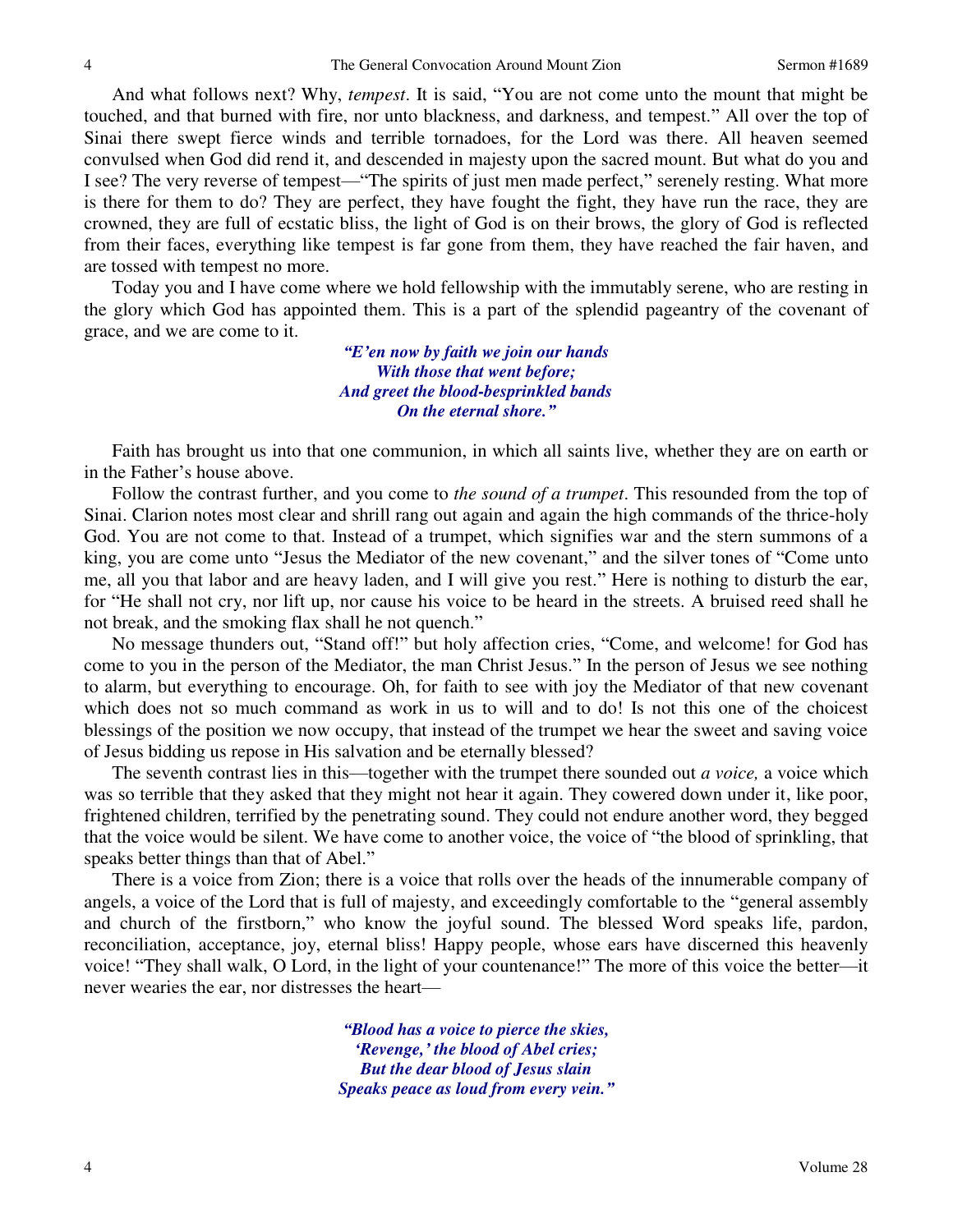We are come to it, for we have been washed in it, and its sweet, prevailing note is filling our heart with music even now.

 Now, dear friends, I have set forth the contrast, and I want you to think it out by the help of the everblessed Spirit. To all that was transacted at Sinai the people could not come, nor did they wish to come, they kept at a distance, for they were afraid, but to all that is displayed on Zion we may come, nay, what is better, I hope we can say with the apostle, "We are come." We now enter into it, and delight in it, it has become our life and our joy. All that the people saw at Sinai distressed them, all that we see at Zion electrifies us with delight—we scarcely know how to bear ourselves as we think of the wondrous glory of love. We are not warned off, we are not driven into fear and bondage, but we come unto the mount of God, and there we feast, rejoicing in Him, even in all that He is and does. The veil is torn from the top to the bottom, and we have access to God through Jesus Christ our Lord. There I leave the instructive contrast. May the Holy Spirit bless it.

**II.** I beg you, in the second place, to follow me in what may not perhaps so much strike you, but it is certainly worthy of your attention, namely, A COMPARISON IN OUR MORE CENTRAL TEXT.

 Our position is that "We are come to the general assembly and church of the firstborn, which are written in heaven." It is a comparison, not with anything Jewish, for that would not have been suitable, but with a Gentile festival, which more readily lent itself to the apostle's great thought. Let me give you, first of all, a rough sketch.

 In Greece, in her happier times, in order to preserve a national unity, the various states, kingdoms, or republics, which constituted Greece proper, held at the foot of Olympus a great gathering, to which none came as participators except citizens of the various Greek nationalities. The object of the gathering was that every part of the Greek nature might be educated and displayed, and the unity of the Greek race be remembered. Poets came and sang verses which they had composed with care, orators stood and discoursed to gain the crown for eloquence, men of all kinds of mental attainments were there emulating each other. At the same time all sorts of athletic exercises for the development of the body were going on.

 The territory in which this was held was considered to be sacred. Though the states were often at war with one another, they never carried the war into that particular region. It was a quiet, peaceful, neutral spot. Do you not espy a parallel? No man was allowed to compete in any of the exercises and contests except he had been at least ten months or more in preparation for them. Those who were conquerors had no gold given them as reward, a simple crown of olive leaves was all, but it was thought quite sufficient reward for the most exhausting feats, and for the greatest self-denial, such as resistance unto blood and dislocation of bones.

 When the conquerors went home, we are told that they were drawn into their own cities with horses in great state, and the gates were not opened to them, but a breach was made in the city wall that they might be admitted with unusual pomp. The whole business of the paneguris was held in high esteem by the Greek people, and religion lent its rites and ceremonies to render the gathering the more imposing. The apostle, I do not doubt, had seen it, at any rate, the words which he uses properly and naturally suggest it.

 Think for a moment! Before us stands the city which is the center of this unrivalled congregation of the firstborn, Jerusalem stands in her place, and the Acropolis, Mount Zion, looks down upon the scene. To the city of the living God the living children of God have come. See how the presence of the Lord brings together an innumerable company! Far as imagination can fly the space is filled with shining ones, who compose the court of the Most High.

 Observe the freeborn burgesses of the holy city, enrolled by God that they may participate in the exercises which make illustrious this noblest of all assemblies. See, yonder are the runners and the wrestlers. Perhaps you do not think there can be much festivity about engagements which involve so much of endurance as running and striving for the mastery, but the Greeks were of another mind, and these contests were a part of the pleasures of the festival. How much I wish that we could look upon all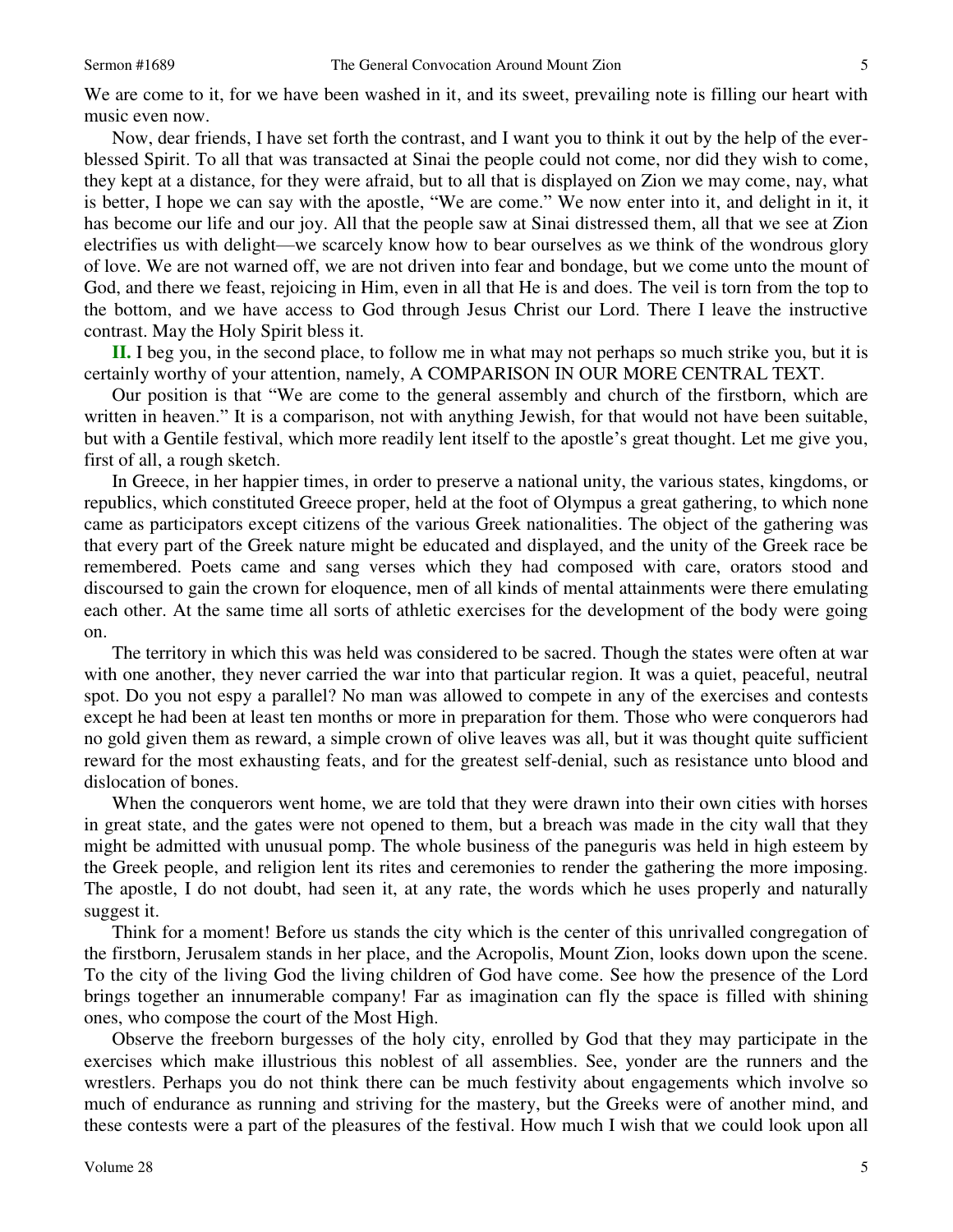the conflicts, sufferings, and troubles of this mortal life as occupations of the great festive gathering which is now being held in heaven and in earth around the city of our God.

 See, yonder is the Judge, the great Umpire of His people's efforts, ready to award the crowns. And who are those sitting in their seats, and looking on? These are they who have taken their turn in these grand displays, and having won their crowns, there they sit, "the spirits of the just made perfect," "the cloud of witnesses." Today, my brethren, you are participating in that great international gathering of all the people of God. Are you not glad to be here?

 When I was visiting one of our sick friends he uttered a sentence which stuck to me, and indeed suggested my subject. He said, "I have had some education for heaven in attending the Tabernacle." "How is that?" "Because I have been used to worshipping with a great company of godly people, used to join in the songs of great multitudes, and I shall feel at home among the number that no man can number." Yes, it is sweet to go up with the multitude who keeps holy day, the number adds a charm to the worship, and gives to our hearts a tone of exhilaration which else they might have lacked. Behold, then, the countless bands of the redeemed assembled around the chosen mount!

 Brethren, you are not around a blazing mount, nor do you compose a trembling assembly of persons who, like slaves, are afraid of their great and terrible master, but you are come today to the great festival in which earth and heaven unite. That assembly is one and indivisible. Around the throne of the Most High the apostle represents all the saints as gathered to hold one glorious feast. "Has it begun?" say you. Yes, it is going on now, and you are come to it, if you are living by faith as you ought to live you are now engaged in it. "Oh, but," say you, "I am wrestling." That is a part of the festival. "I never thought of that," cries one. But it is even so.

 When the national meeting was held at Olympus there were contests of all kinds, and these were not regarded with sorrow, but with exultation. "What! would you have me look at my sufferings and wrestlings as part of a festival?" Yes, I would have you glory in them, and view them in the same high and heroic light in which the apostle sets them forth, in the figure before us. The exercises are now proceeding. The sacred orators are now doing their part, you heard the singers just now. I count it a high honor to hold your attention while I tell you of the glory of my Lord and Master, who Himself contended here, and endured the cross, despising the shame.

 Thousands of others are discoursing as I do, for the assembly abounds in the rich gifts of utterance, and everywhere chosen spokesmen are telling out the wonderful wisdom and love of God. Many at this meeting have hymns to sing, or books to write, and all are doing their best to make the assembly a notable one. Look at another class of chosen men, and mark how they are struggling with temptation, warring against error, running in the course, or bearing heavy weights! Yes, that is all a part of the grand display which the Lord is making before all intelligent beings, wherein the power of love, the energy of faith, the splendor of grace, and the triumph of good are being made manifest to the glory of God by us.

"Oh," you say, "I cannot look at my sorrows in such a light." No doubt the men who were wrestling or racing found that for the present it was not joyous, yet they did not shun it, for they had earnestly desired the day when they might be allowed to share in the national display, they counted it a high honor to be permitted to take part even in the roughest contests. None but a Greek could do so. You also have put your name down for a place in the church of God, this is a high honor, to which none but the twiceborn, whose names are written in heaven, can be admitted, accept the hardship with the honor.

"Oh, but," you say, "I have run a long time. I have run for fifty years!" Splendid running this! I do not believe that even at Olympus they ever saw a man run for fifty years at a stretch. Keep on! Do not suffer the glory of the day to fail. You say this sheds a strange light upon Christian life. Say, a blessed light, which will delight the eyes and hearts of enthusiastic believers. The Father of all takes delight in this assembly, it is the joy of Christ to look down upon His champions, whose faith He sustains, whose faith He accepts. He is saying to devils, "Look on, and see what lovers of right can do." Look on, you innumerable company of angels, and see what grace can do in the hearts of poor, feeble men and women, making them strong to do exploits.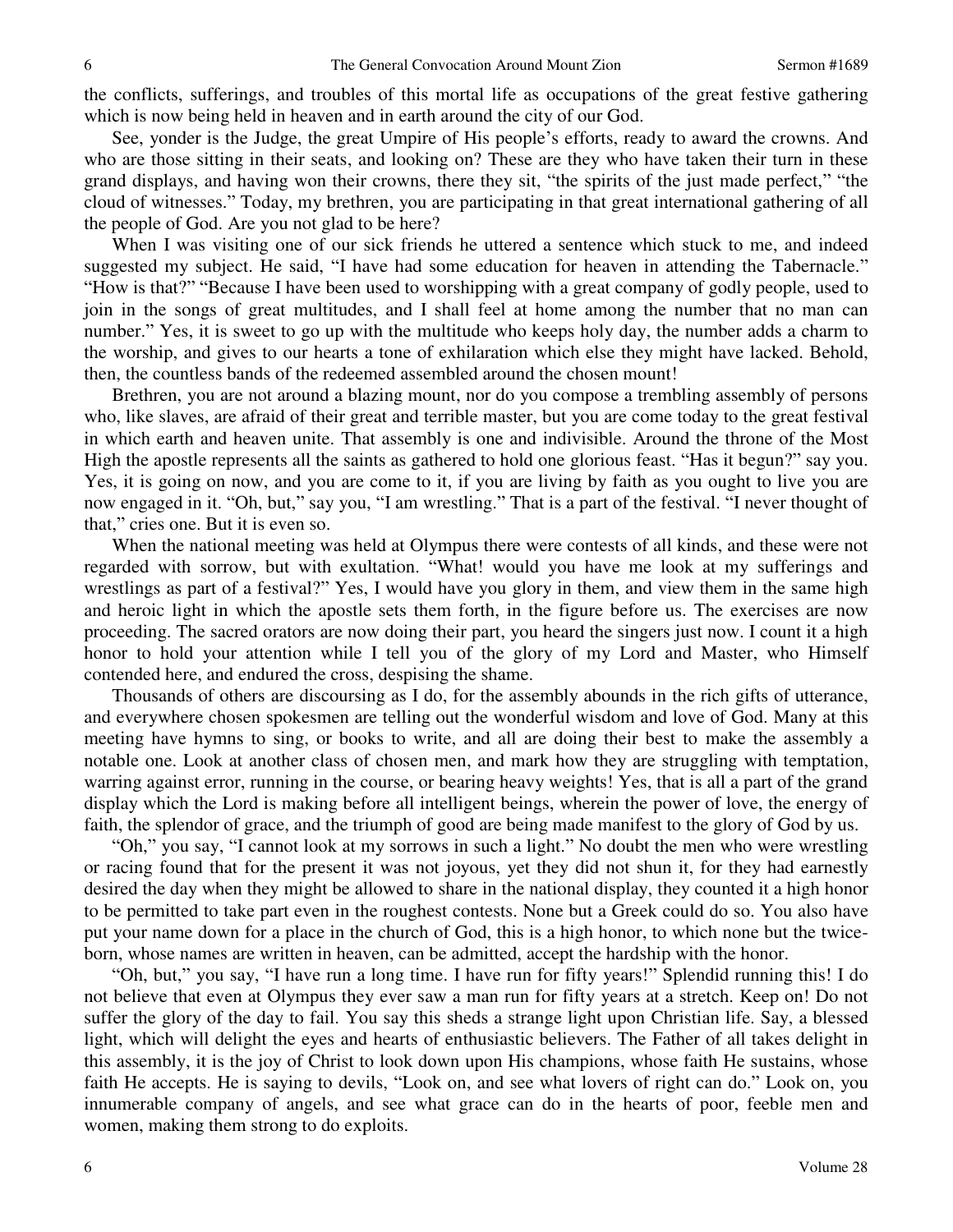My brethren, see what feats were performed of old, read the eleventh chapter of this epistle. Remember how the Lord's own elect stood at the stake, and burned to the death without yielding. Think how they were stretched on racks, but would not deny their Lord, were dragged at the heels of wild horses, were roasted over slow fires, or were stung to death by wasps. Their endurance is more glorious than all that can be told of the heroes of Greece. What wonders men have done through grace! God has glorified His name by what He has enabled men to bear and do. This our Lord would have us look at and unite in.

 Now, what can we do? God help us to do our best. Oh for grace to suffer more, to give more, to work more, to be more firm in resisting temptation, more pure in all godly conversation! Champions, shall the day of glory decline? The feast has scarce reached its greatest day, let not courage, or patience, or faith begin to flag. May we be jealous for the honor of the chosen race, to which we belong.

 Our text adds to the term "general assembly" that of the *"church of the firstborn."* "Oh," say the commentators, "this is tautology." Not so. The apostle felt bound, after having used such a remarkable comparison, to call us back to the solemnity of the matter, and remind us that it is *"a church"* which is gathered. You and I have come to a great church meeting, where all the saints of God are met at this moment. What makes a church? An *ecclesia?*

 These words may help you—they are, first, a people *chosen,* next, a people *called,* then a people *culled,* then a people *consecrated,* and then a people *congregated*. So they do become the church of the living God, separated unto God by His electing love, called out from the world by His effectual calling, culled out by being separated through a work of grace, congregated and gathered together into one in Christ, and evermore consecrated to divine service. This is what you and I have come to. Oh for words with which to speak our joy for admission into such a company!

 Brethren, notice that Paul was writing to Hebrews, and the Hebrews no doubt gloried in their great feasts, when all the tribes came up to Jerusalem. Yes, Paul knew all about those feasts, and all that they meant, but this is an assembly to which the Jewish ritual offers us no parallel. Hebrews come to that festival, but it is by no means peculiarly theirs. "They shall come from the east, and from the west, from the north, and from the south." Just as at Olympus, Spartans, Thebans, Athenians, and Corinthians, all came, and melted into Greeks, so will they come—Jews, Gentiles, men of this church, and of that, and they will all melt into one general assembly. It is not a peculiar assembly of Hebrews, but a general assembly of all the firstborn.

 Note dear friends, the individuals who compose the company. They are all high born, for they are all *firstborn.* There is but one emphatically firstborn, namely, Jesus Christ Himself, the firstborn of every creature, but being one with Him we become the firstborn of God through the new birth. By our union to Christ, and by the blessed processes of grace, we are made and known to be the firstborn of God.

 Now the firstborn among men had the ascendancy and sway in the household, even as, "the meek shall inherit the earth." The day comes when righteousness shall be to the fore. The firstborn had the excellence. "Reuben, you are my firstborn, my might, and the beginning of my strength, the excellency of dignity, and the excellency of power." The saints are the excellent of the earth, in who is all our delight. The firstborn were consecrated to God, and we, too, are dedicated persons, set apart unto God, "for you are not your own; you are bought with a price."

 The firstborn were redeemed, so have we been purchased with the precious blood of Christ. The firstborn had the estate, the throne, and the priesthood. Vast is the inheritance of the firstborn of God all things are theirs, they are heirs of God, joint-heirs with Jesus Christ. To the firstborn belonged honor, "Such honor all the saints have." There are younger brothers in every family who receive comparatively little if they happen to be descended from great lords, but there are no younger brethren in the family of God. They are all firstborn, all heirs, and what is wonderful to tell, each one of them has all the estate, for so infinite is it that, though if I have all, you can have all too, an innumerable company of this blessed firstborn race can have the whole of God to be their portion forever and ever.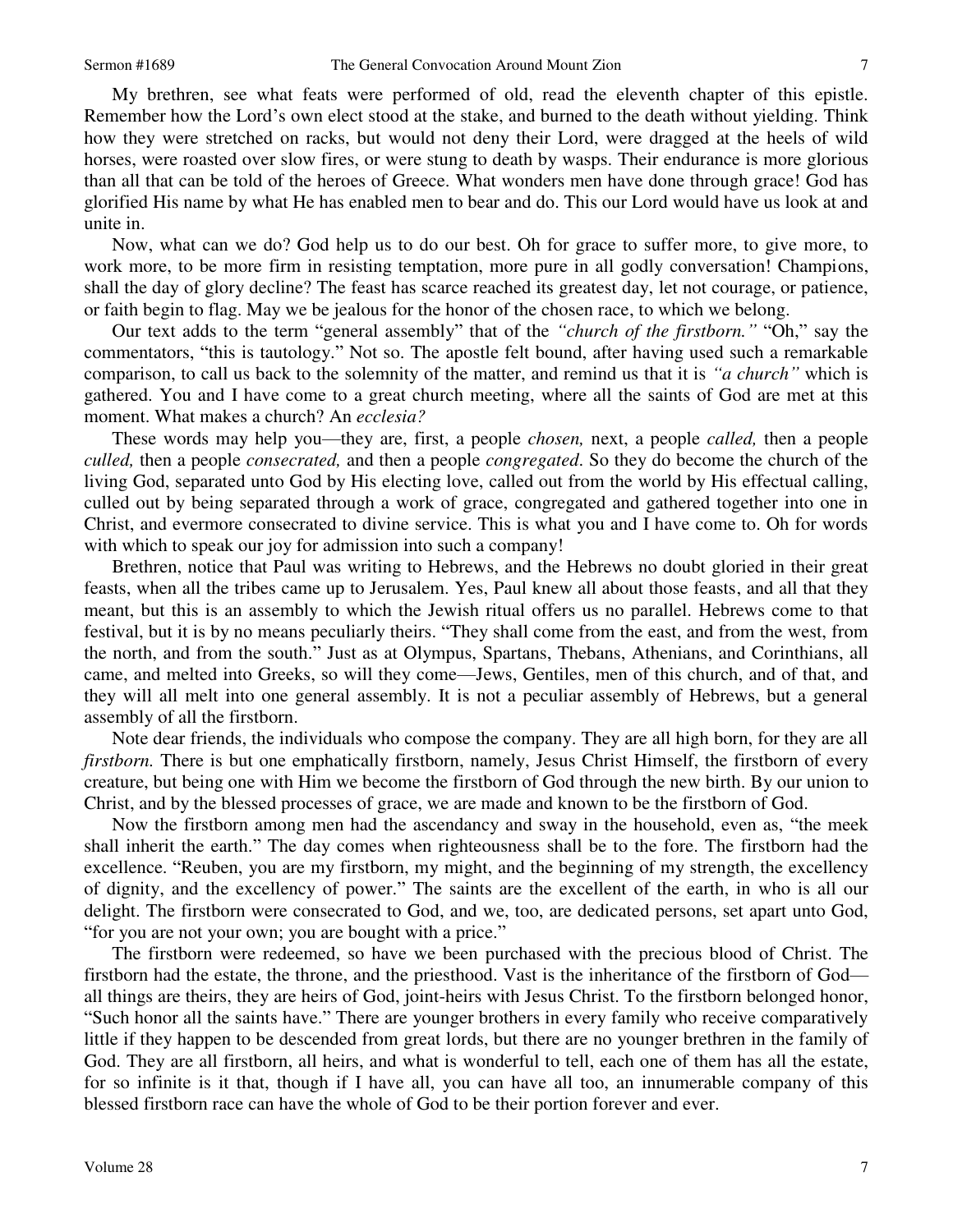But then it is added that they are *enrolled*. As I have already told you, they enrolled the competitors in the Greek festivals, and a man took care months before to get his name set down for a place. Thus God has enrolled the names of His people. They are written—where? In the earth? No, the wicked are written in the earth, but the names of the Lord's people are written in heaven. In the divine decree that never changes, in the divine heart that never alters, in the divine memory that never fails, in the divine thought that never forgets, all the names of the godly are written.

 I do not know how to set this out, but I want you to feel as if you were standing this morning in that great assembly with spiritual exercises going on around you, such as struggling against sin, striving for the mastery over error, patiently enduring pain, and working holy work. The Judge is looking on, with the crown in His hand, ready to place it upon each conqueror's head, the air breathes perfume, and is full of music, for all around is joy.

 When a man suffers, if he looks upon it as punishment, he feels like a criminal tied up to be lashed, but if he knows that his pain is a necessary part of the road to victory, he bears it without complaint. If we all understand that this period is not comparable to a battle, of which the result hangs in the balance, but comparable to those deeds of prowess with which of old men celebrated a victory, then the face of things is altered, and our toils are transfigured.

 Angels come down, and poor men and women are lifted up, in patience triumphing, and giving pleasure to their Lord, and bringing honor to that favored city which God has prepared for them. We are here amid the throng, not as spectators only, but sharing in the overflowing joy. Oh, the bliss of feeling that even now heaven is begun below, and the sufferings of this present life are but a part of the glory of the Lord manifested in His people!

**III.** We will conclude by noticing the third point, which is—A COMING TO BE ENJOYED.

 This is the essence of it all*—"We are come"* unto this general assembly and church of the firstborn. How then do we come? A difficulty meets us at the outset. You that have never thought of this great assembly which my imagination and heart have tried to picture this morning, you cannot come. The porter stands at the barrier, and keeps you back. You cry, "Let me come!" No, you may not come. This festival is only for the firstborn, and you are not that by nature. *You must first be born again,* and become one of the firstborn.

 The Spirit of God must make you a new creature in Christ Jesus, and then the porter will open the wicket and say, "Come in, and welcome." Which part are you going to take in this great gathering? Will you fight against sin? Will you wrestle against error? Will you run for the crown? Will you sing or speak? What will you do in this great congress of all the saints? But these questions do not apply until first you are born from above.

 Next, you must be *enrolled*. Your name must be written down, not in our church book, but in the church book of the Lord above. I would to God that some of you would be moved to say, "Oh that my name were written there!" The name of every believer is upon Christ's heart, and hand, and shoulder. If you believe that Jesus is the Christ, if you are trusting in Him, your name is among the enrolled.

 If you believe in Him that rose again from the dead, and He is the Author and Finisher of your faith, then come and welcome, you are one of those whose names are written in heaven. The general assembly would miss you if you were absent, yea, heaven itself cannot be perfect if you do not enter its ranks, for all the saints must be there, or else it will not be a perfect gathering. Would you have them mourning in heaven, and saying, "Such a one is not here!" Why, heaven's songs would be suspended if one child of the family were left in the outer darkness. There must be a believing in Jesus, and then there will be a reception into the chosen assembly.

 But you say again, "How am I to get into that assembly? I hope I have been born again, and that my name is written among the Lord's redeemed people, but I still do not feel as if I were in the festive gathering yet, I feel more like one in the arena contending for very life." So did many at Olympus. They were fighting and wrestling, and while so engaged they endured great hardships, yet their valiant strife was a part of the grand scene, and they would not have been absent on any account. So, dear friends,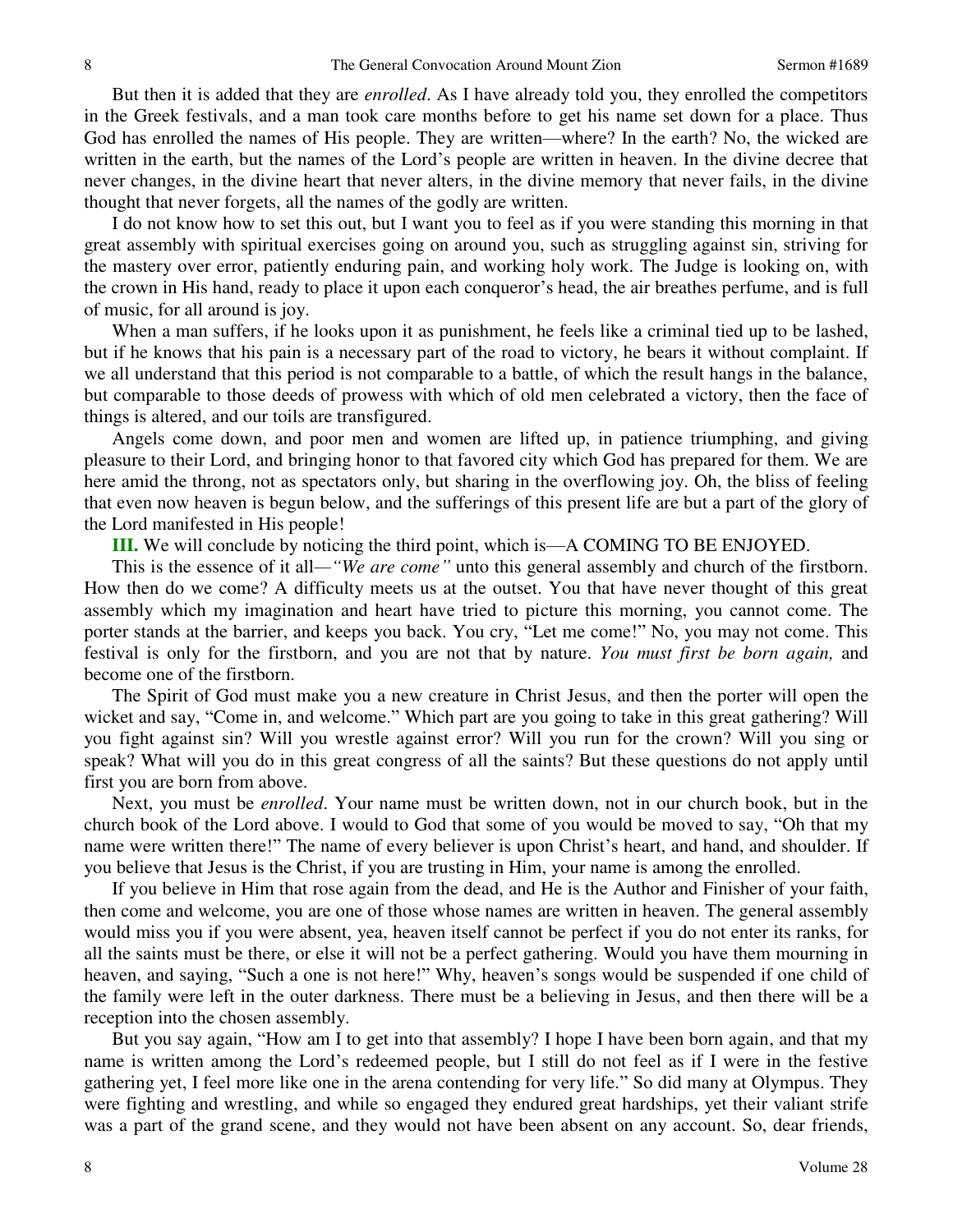what we must do is this, first—God helping us, let us partake in the joy of the one church. Why should I not be as happy as you angels are? They have not so much reason to be happy as I have, for Jesus never took their nature, or died for you.

### *"Never did angels taste above Redeeming grace and dying love."*

 And you, spirits of the just, why should not I participate in all your joy? What blessing belongs to you which does not also belong to me except the one delight of absolute perfection? Am I not saved? Am I not washed? Am I not clothed? Am I not a child of God—in all things just what you are, except that one finishing stroke—which I am sure to have in due time when I have concluded my wrestling and my running? Let us joy in God today, and surely, even in heaven they know no greater bliss than this. To joy in God through Jesus Christ our Lord is happiness at its highest. May the Spirit of God help us.

 If we wish to feel we are among the Lord's host *let us participate in their service*. There is something for you and for me to do, and to enjoy this holiday we must all take a share in its engagements. Come, brother, quicken your pace, you are not making enough progress in the divine life, hasten your steps, throw away every weight, and cast off the garment which entangles your feet. You, too, dear brother, over there in the workshop, where you hear bad language, and see bad practices—go you in for the wrestling, see what you can do, in the name of the Lord grasp the evil which opposes you, fling an evil custom on its back, and win a victory for purity and truth. Thus shall we each by vying with the rest contribute to the grand result, and share in the general triumph.

 And when we are participating in the service, let us next feel that we can *possess the inheritance*. It is "the assembly of the firstborn," let no man miss his birthright. See how the apostle introduces Esau as a warning, and how he bids us regard our afflictions as chastisements which prove our sonship. Come, then, act as sons, and rejoice in your Father's riches which are all your own. Let us not remain halfstarved through the poverty of our unbelief, but let us be filled to the brim through the richness of the faith which the Spirit of God has wrought in us.

 Let us look on all things round about us with quite a different eye, not walking like slaves who dread their taskmaster, and scarcely dare to call their breath their own, but like free men who have even the Judge of all upon their side, and can have nothing to fear in life or death. Deep be our reverence, but high our joy, as we stand in His gracious presence, and with all the blood-bought rejoice with joy unspeakable and full of glory.

 At this moment our question is, "Lord, what will you have me to do?" Our cry is—"Here am I; send me." Use me, my Lord, glorify yourself in me, and while the innumerable company of angels look on, help me to do, and dare, and wrestle, and win, till you shall give to me also the crown of life that fades not away. This will not be a payment of debt, but a gift of grace.

 The metaphor of a Greek assembly excludes all notions of wages for work. No mercenary thought entered the mind of a single Greek who strove for the mastery at the assembly. He had nothing to win but a crown of olive. No money was ever given, it would have degraded the paneguris to a common show. Therefore you are not invited to contend that you may win a reward by your own merit. Ours is holiday work which it is joy to perform. Moved by a spiritual chivalry, saints do and dare for Jesus out of love for Him. His service is its own reward. To die for Him is life, to live for Him is heaven. Let others boast their pedigree and nationality; we have reached the august convocation of the ransomed of the Lord who have come to Zion with songs and everlasting joy upon their heads.

### **PORTION OF SCRIPTURE READ BEFORE SERMON—HEBREWS 12**

### **HYMNS FROM "OUR OWN HYMN BOOK"—885, 852, 889**